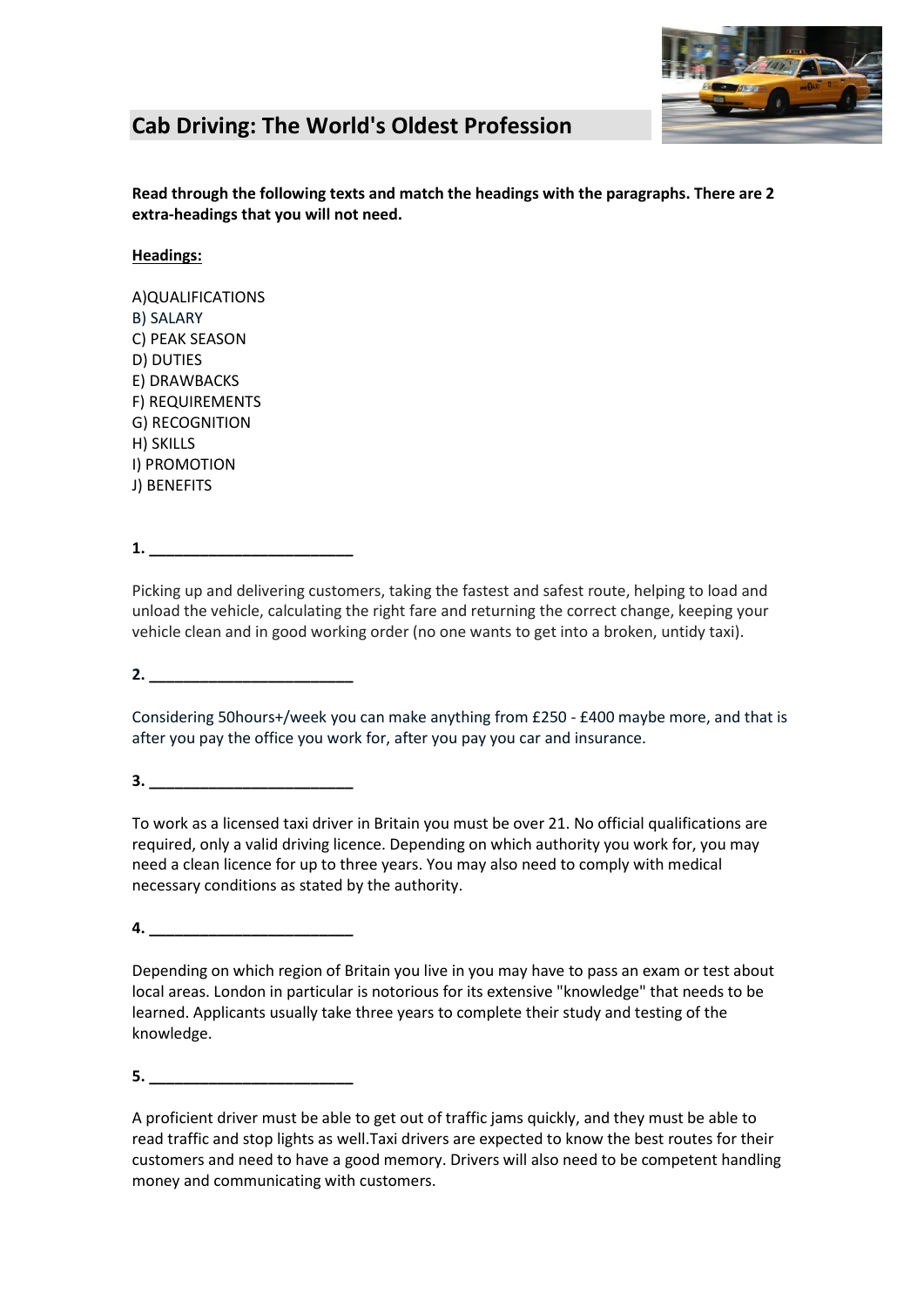**6. \_\_\_\_\_\_\_\_\_\_\_\_\_\_\_\_\_\_\_\_\_\_\_\_**

In the passenger's eyes the driver is always wrong. He is always taking the long way around, or he is driving too slow, or he has tampered with the meter. Lack of proper physical exercise and long working hours are also a disadvantage.

**7. \_\_\_\_\_\_\_\_\_\_\_\_\_\_\_\_\_\_\_\_\_\_\_\_**

Cab drivers also are not treated with a very high regard. As one driver said, "*We don't get any respect*." It's true they don't, and yet they are the first people we turn to in an emergency, or when the weather turns nasty.

**8. \_\_\_\_\_\_\_\_\_\_\_\_\_\_\_\_\_\_\_\_\_\_\_\_**

The perks of driving a cab include being your own boss, being able to drive around and listen to the radio for hours on end, being free to choose your fares, being able to stop the cab and take a break whenever you want, being able to go to a movie or baseball game halfway through your shift, and being able to meet different people from all walks of life.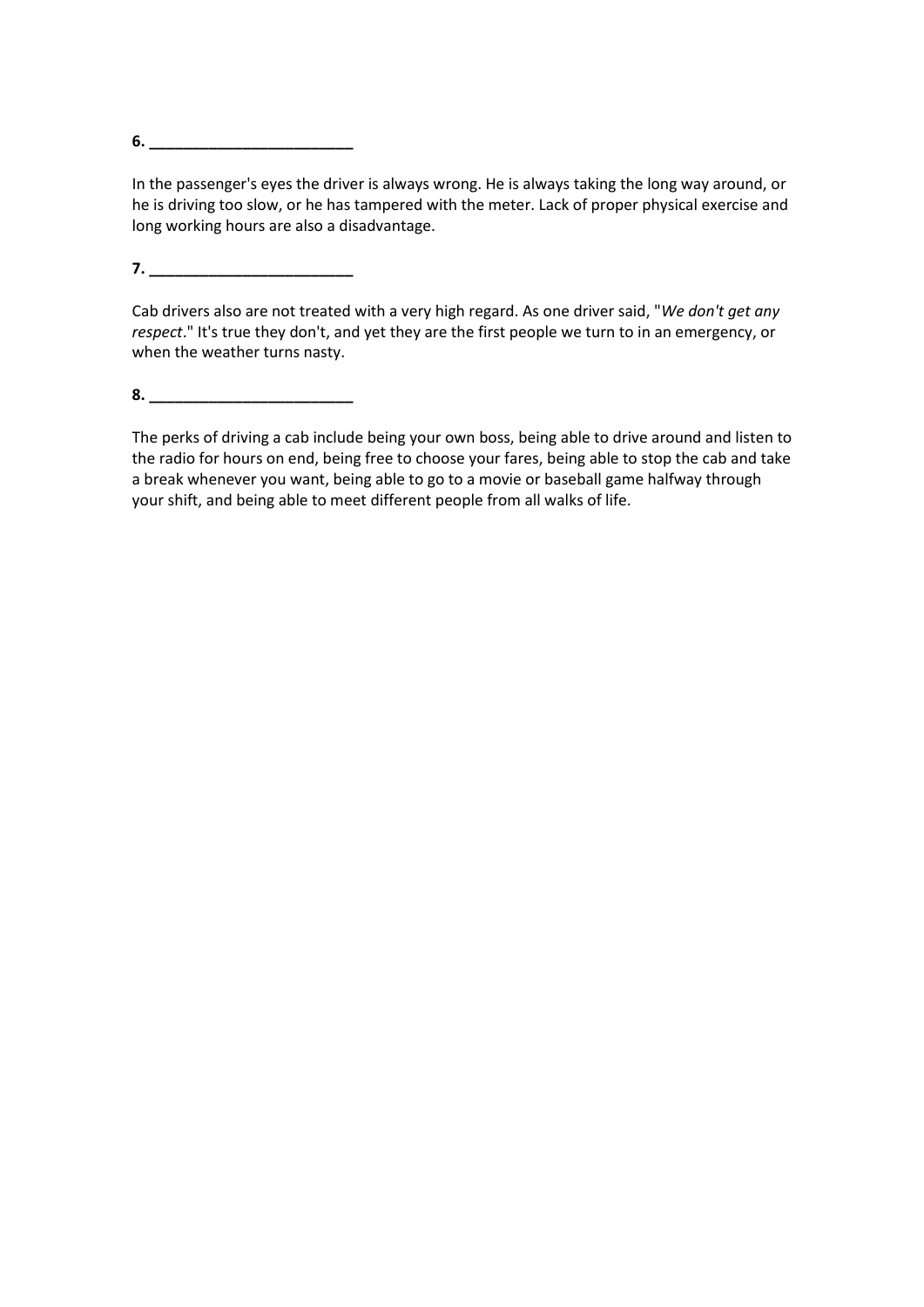# **KEY:**

### **1. DUTIES**

Picking up and delivering customers, taking the fastest and safest route, helping to load and unload the vehicle, calculating the right fare and returning the correct change, keeping your vehicle clean and in good working order (no one wants to get into a broken, untidy taxi).

#### **2. SALARY**

Considering 50hours+/week you can make anything from £250 - £400 maybe more, and that is after you pay the office you work for, after you pay you car and insurance.

#### **3. REQUIREMENTS**

To work as [a licensed taxi driver](http://www.ufindus.com/licensed_taxi_driver/uk) in Britain you must be over 21. No official qualifications are required, only a valid driving licence. Depending on which authority you work for, you may need a clean licence for up to three years. You may also need to comply with medical necessary conditions as stated by the authority.

#### **4. QUALIFICATIONS**

Depending on which region of Britain you live in you may have to pass an exam or test about local areas. London in particular is notorious for its extensive "knowledge" that needs to be learned. Applicants usually take three years to complete their study and testing of the knowledge.

#### **5. SKILLS**

A proficient driver must be able to get out of traffic jams quickly, and they must be able to read traffic and stop lights as well.Taxi drivers are expected to know the best routes for their customers and need to have a good memory. Drivers will also need to be competent handling money and communicating with customers.

#### **6. DRAWBACKS**

In the passenger's eyes the driver is always wrong. He is always taking the long way around, or he is driving too slow, or he has tampered with the meter. Lack of proper physical exercise and long working hours are also a disadvantage.

#### **7. RECOGNITION**

Cab drivers also are not treated with a very high regard. As one driver said, "*We don't get any respect*." It's true they don't, and yet they are the first people we turn to in an emergency, or when the weather turns nasty.

#### **8. BENEFITS**

The perks of driving a cab include being your own boss, being able to drive around and listen to the radio for hours on end, being free to choose your fares, being able to stop the cab and take